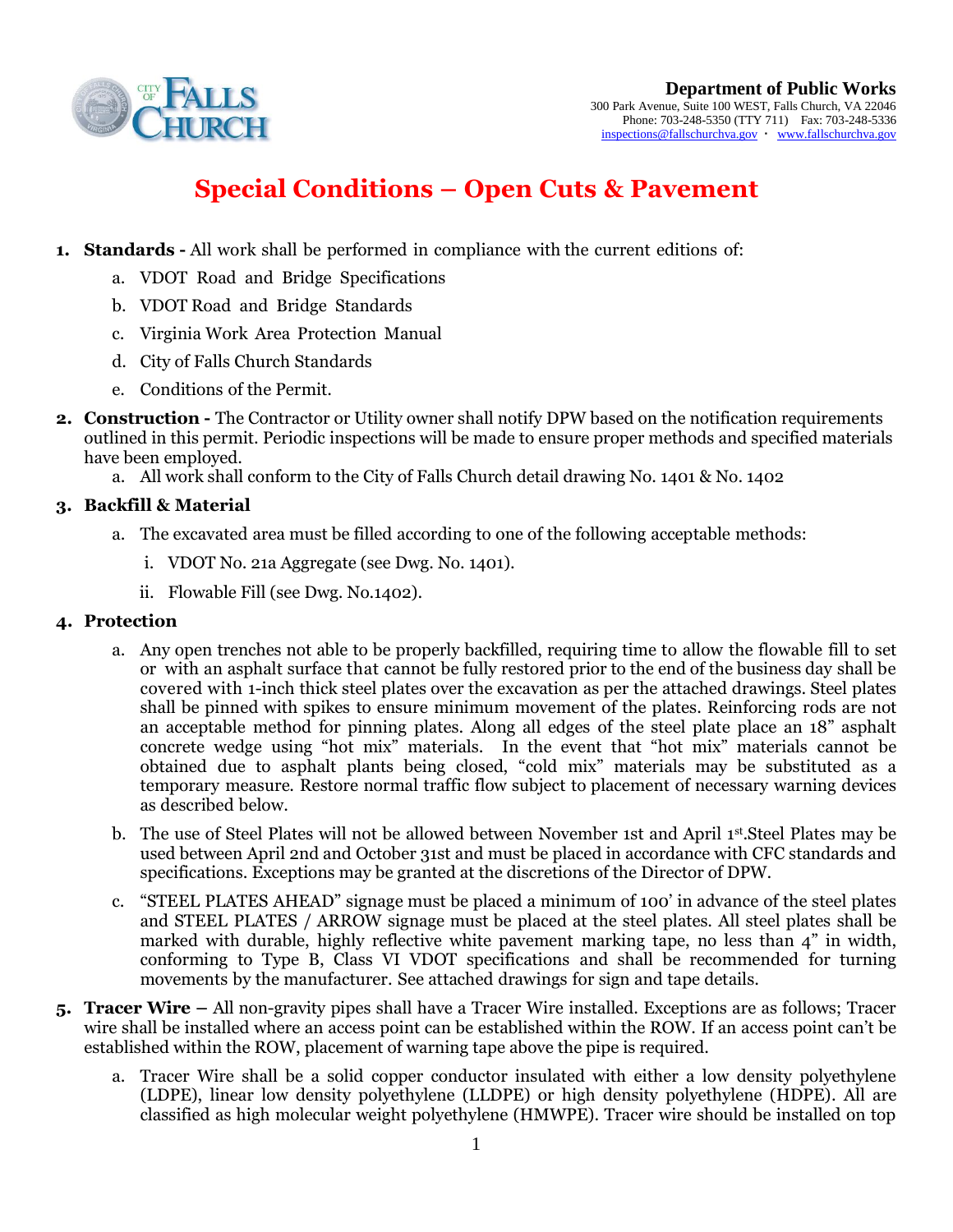

of the pipe being traced and can be covered when the utility trench is backfilled. Tracer wire is designed for direct contact with backfill material and is intended to carry a radio signal to aid in the location of buried utility lines. The wire may be identified by surface printing, indicating manufacturer and conductor size. See standard tracer wire detail as per the attached drawings.

- b. Contractor shall install metallic warning tape 12" below all non-gravity lines in accordance with HCSA specifications.
- **6. Maintenance -** The Contractor or Utility owner shall be responsible for the repair for a period of one year from the date of acceptance. The bond for this work will be held for a period of one year from the date of acceptance.
	- a. Permittees will be responsible for maintenance of all temporary pavement restorations in which "Cold-Mix" asphalt is used. Such patches must be maintained by the permitee until permanent restorations can be performed. DPW reserves to make repairs to failing patches at the permittees expense.
	- b. Permittees will be responsible for any depression greater than ¼'' that occurs within three years of completion of patch. Correction shall consist of milling and replacing 2'' of surface course mix (SM).
	- c. Contractor shall restore all disturbed areas to condition equal or superior to condition prior to work. Restoration shall include replacement of all landscaping, hardscaping and/or sod shall be used to restore grassed areas.

### **Also see "General Conditions of Right-of-Way Permit"**

### **NOTIFICATIONS**

**REQUIRED ROW PERMIT NOTIFICATIONS:** *24 Hour Notice Required prior to start of work* All ROW Permit holders are responsible for notifying the City's Dept. of Public Works. **24 Hour Notice Required For:** Lane Closures Utility Connections Open Cuts in Road Backfill of Open cuts in Road Concrete Work (includes sidewalk, curb and gutter) Paving **Notification Required:** Upon Completion of Work (Final Inspection) Bond Release ( 1 year after Completion of Work) Permit holder **MUST** notify the City that work has been completed and ready for Final Inspection by visiting [www.fallschurchva.gov/rowinspections](http://www.fallschurchva.gov/ROWinspections) or by emailing: **[ROW-inspections@fallschurchva.gov](mailto:rowinspections@fallschurchva.gov)**. Put the address/location of the work in subject field and the work to be performed in the body. **Notes:** 1. Once e-mail notification is received, notification of receipt will be returned by a city official. 2. A Final Inspection of material and workmanship will be performed once a notification of Completion of Work has been received by the city. 3. The bond will then be valid for a period of one year after Final Inspection. 4. Bond release requires a notification by property owner or contractor after the one year period.